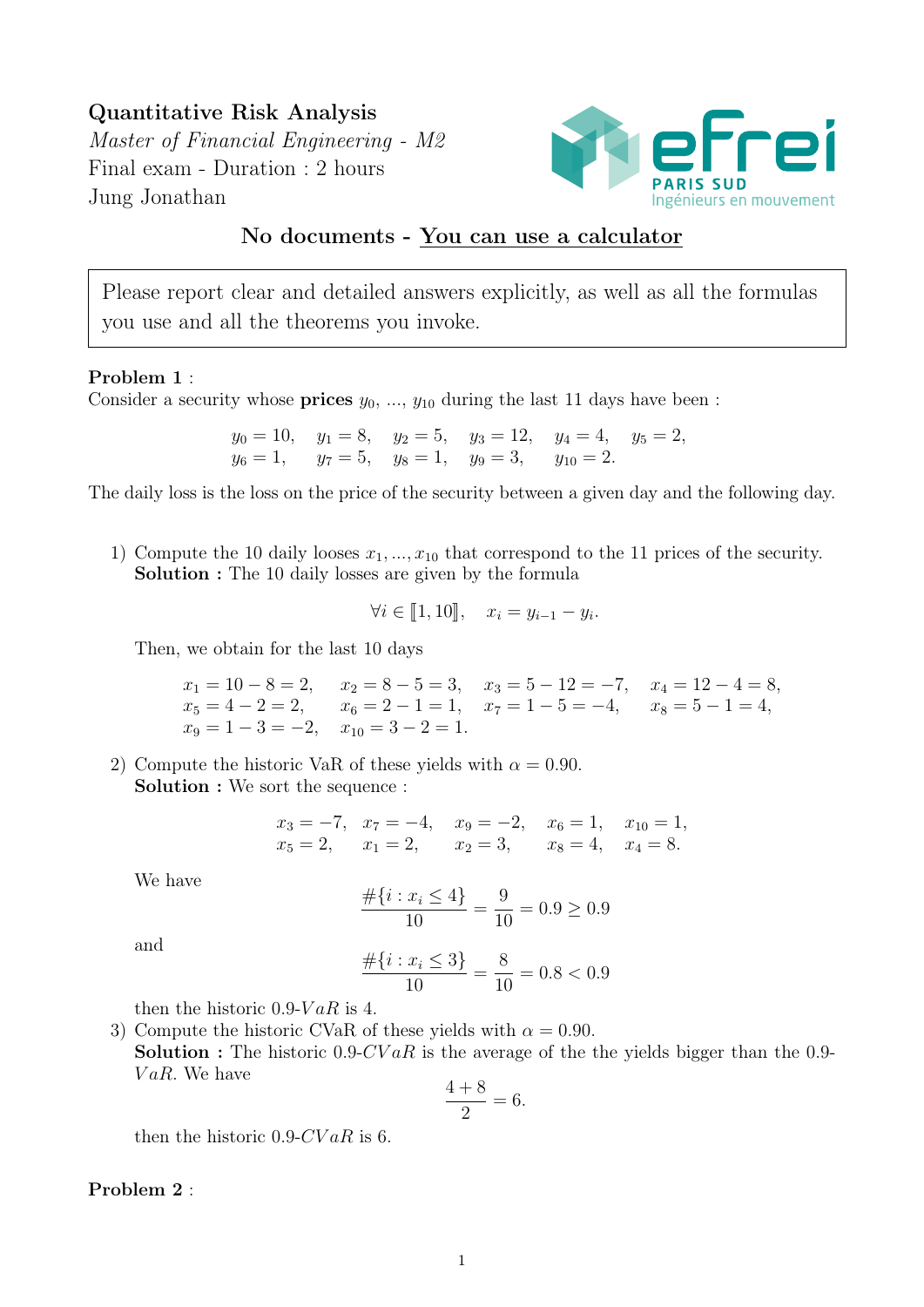Consider a security whose price at time  $t = 0$  is 100 euros and whose **price** at time  $T > 0$  is a random variable X exponentially distributed with an average of 105 euros. We recall that the density of the exponential distribution with average  $\mu$  is

$$
f(x) = \begin{cases} \frac{1}{\mu} e^{-\frac{x}{\mu}}, & \text{if } x \ge 0, \\ 0, & \text{otherwise.} \end{cases}
$$

1) Compute the 0.95-VaR of the loss at time T. **Solution :** The loss  $L$  at time  $T$  is given by

$$
L = 100 - X.
$$

We look for  $g \in \mathbb{R}$  such that

$$
P(L \le g) \ge \alpha = 0.95.
$$

For all  $g \in \mathbb{R}$ , we have

$$
P(L \le g) = P(100 - X \le g) = P(X \ge 100 - g) = \int_{100 - g}^{+\infty} f(x) dx
$$
  
= 
$$
\begin{cases} \int_{100 - g}^{+\infty} \frac{1}{\mu} e^{-\frac{x}{\mu}} dx = \left[ -e^{-\frac{x}{\mu}} \right]_{100 - g}^{+\infty} = e^{-\frac{100 - g}{\mu}}, & \text{if } 100 - g \ge 0\\ \int_{0}^{+\infty} \frac{1}{\mu} e^{-\frac{x}{\mu}} dx = 1, & \text{otherwise.} \end{cases}
$$

Then,

$$
P(L \le g) \ge \alpha \Leftrightarrow e^{-\frac{100-g}{\mu}} \ge \alpha \Leftrightarrow -\frac{100-g}{\mu} \ge \ln(\alpha)
$$

$$
\Leftrightarrow g - 100 \ge \mu \ln(\alpha) \Leftrightarrow g \ge \mu \ln(\alpha) + 100
$$

and we obtain that for all  $\alpha \in ]0,1[,$ 

$$
VaR_{\alpha}(L) = 105 \times \ln(\alpha) + 100.
$$

Then,

$$
VaR_{0.95}(L) = 105 \times \ln(0.95) + 100 = 94.61.
$$

2) Compute the 0.95-CVaR of the loss at time T. **Solution :** Since for all  $\alpha \in ]0,1[$ ,

$$
VaR_{\alpha}(L) = 105 \times \ln(\alpha) + 100,
$$

we obtain

$$
CVaR_{0.95}(L) = \frac{1}{1 - 0.95} \int_{0.95}^{1} VaR_{\alpha}(L) d\alpha = \frac{1}{0.05} \int_{0.95}^{1} 105 \times \ln(\alpha) + 100 d\alpha,
$$
  
=  $\frac{1}{0.05} [105 \times \alpha \ln(\alpha) - 105\alpha + 100\alpha]_{0.95}^{1} = \frac{1}{0.05} [105 \times \alpha \ln(\alpha) - 5\alpha]_{0.95}^{1}$   
=  $\frac{-5 - 105 \times 0.95 \times \ln(0.95) + 5 \times 0.95}{0.05}$   
= 97.33.

Problem 3 : Assume we need to estimate

$$
\theta = P(X \ge 3)
$$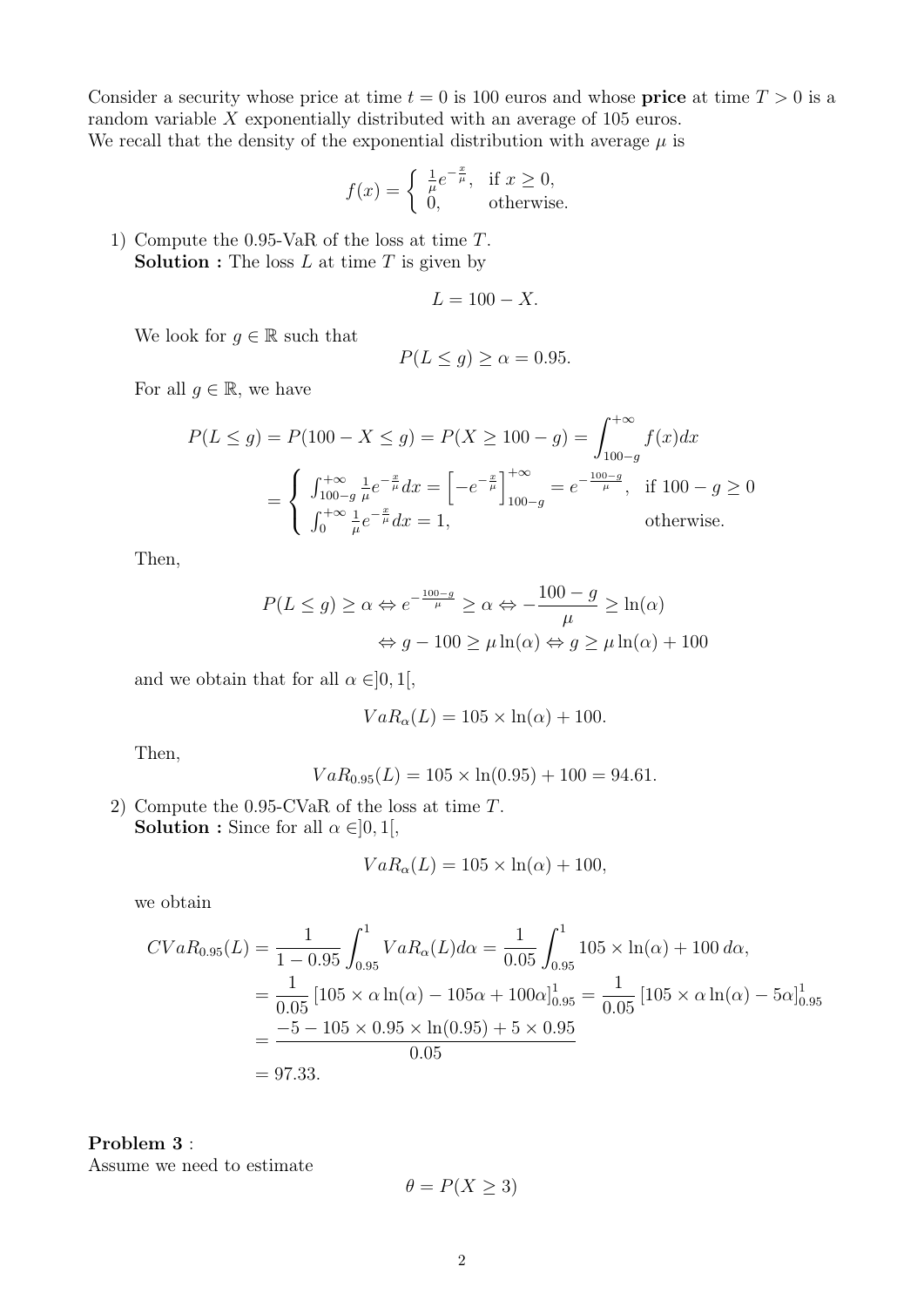where X follows a standard normal law.

We recall that the density of the normal distribution with average  $\mu$  and standard deviation is

$$
f(x) = \frac{1}{\sigma\sqrt{2\pi}} \exp\left(-\frac{(x-\mu)^2}{2\sigma}\right)
$$

We will use a Monte-Carlo method to estimate  $\theta$ .

1) Write  $\theta$  as

$$
\theta = E_f(h(X))
$$

for some function  $h : \mathbb{R} \to \mathbb{R}$ . Solution : We have

$$
\theta = P(X \ge 3) = \int_3^{+\infty} f(x)dx
$$

$$
= \int_{-\infty}^{+\infty} \mathbf{1}_{[3;+\infty[}(x)f(x)dx
$$

$$
= E\left(\mathbf{1}_{[3;+\infty[}(X)\right),\right)
$$

then, for all  $x \in \mathbb{R}$ ,

$$
h(x) = \mathbf{1}_{[3;+\infty[}(x)) = \begin{cases} 1, & \text{if } x \ge 3, \\ 0, & \text{otherwise.} \end{cases}
$$

2) Assume that

$$
x_1 = -1, \quad x_2 = 0, \quad x_3 = 1
$$

are realizations following density f. Give an estimation  $\theta_3$  of  $\theta$  by Monte-Carlo using these three realizations.

Solution : The method can be split in two steps :

— We compute  $h(x_1)$ ,  $h(x_2)$  and  $h(x_3)$ . We have

$$
h_1 = h(x_1) = 0
$$
,  $h_2 = h(x_2) = 0$ ,  $h_3 = h(x_3) = 0$ .

— We do the average of value of  $h_i$ 

$$
\theta_3 = \frac{h_1 + h_2 + h_3}{3} = 0.
$$

3) Give a confidence interval at level  $p = 95\%$  for  $\theta$ . What is the problem? Solution : With the central limit theorem, we have

$$
P\left(Z \le \frac{\theta_n - \theta}{s/\sqrt{n}} \le Z\right) = 0.95 \Leftrightarrow P\left(\theta_n - Z \times \frac{s}{\sqrt{n}} \le \theta \le \theta_n + Z \times \frac{s}{\sqrt{n}}\right) = 0.95.
$$

Then, a 95% confidence interval for  $\theta$  is given by

$$
\theta \in \left[\theta_3 - 1.96 \times \frac{s_3}{\sqrt{3}}, \theta_3 + 1.96 \times \frac{s_3}{\sqrt{3}}\right]
$$

where we need to compute  $s_3$ . We have

$$
s_3 = \sqrt{\frac{(h_1 - \theta_3)^2 + (h_2 - \theta_3)^2 + (h_3 - \theta_3)^2}{3}} = 0,
$$

then we obtain

$$
\theta\in[0,0].
$$

4) Using the importance sampling method and the density  $g(x)$  of a normal law with average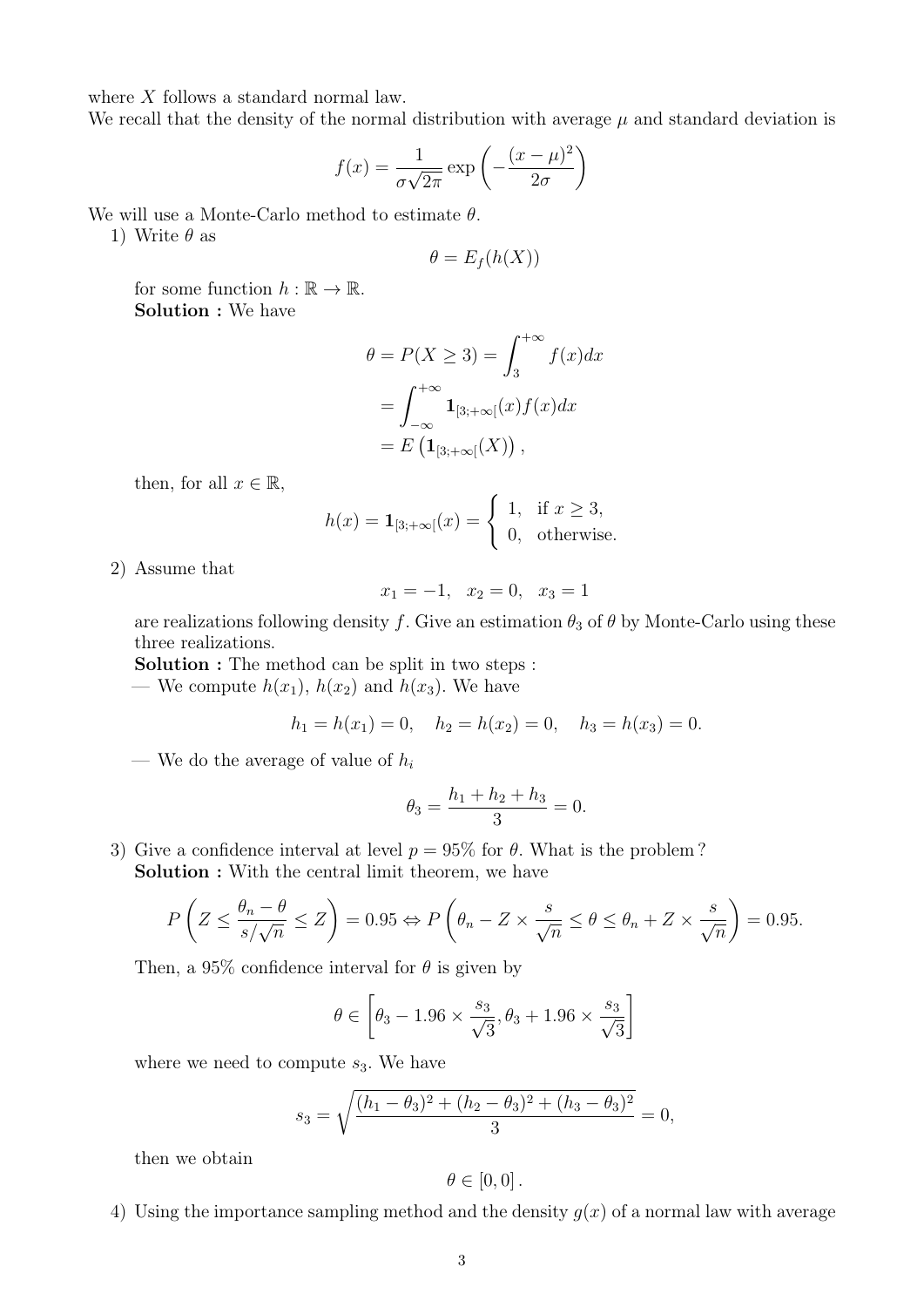$\mu$  and standard deviation  $\sigma = 1$ , write  $\theta$  as

$$
\theta = E_g\left(\bar{h}(X)\right)
$$

for some function  $\bar{h} : \mathbb{R} \to \mathbb{R}$ . Solution : We have

$$
\theta = E_f \left( \mathbf{1}_{[3;+\infty[}(X)) \right) = \int_{-\infty}^{+\infty} \mathbf{1}_{[3;+\infty[}(x) f(x) dx \n= \int_{-\infty}^{+\infty} \mathbf{1}_{[3;+\infty[}(x) \frac{f(x)}{g(x)} g(x) dx = E_g \left( \mathbf{1}_{[3;+\infty[}(X) \frac{f(X)}{g(X)} \right),
$$

then for all  $x \in \mathbb{R}$ ,

$$
\bar{h}(x) = \mathbf{1}_{[3,+\infty[}(x)\frac{f(x)}{g(x)}.
$$

This function is well defined because the support of g is  $\mathbb R$  and the support of f is  $\mathbb R$ .

5) Describe the maximum principle method and choose  $\mu$  such that the maximum principle is satisfied.

**Solution :** The maximum principle is a method to choose the density g. We choose g so that

$$
\begin{cases} x \mapsto h(x)f(x) \\ x \mapsto g(x) \end{cases}
$$
 are maximal for the same value  $x^*$ .

We have for all  $x \in \mathbb{R}$ ,

$$
g(x) = \frac{1}{\sqrt{2\pi}} \exp\left(-\frac{(x-\mu)^2}{2}\right)
$$

then g is maximal if  $x^* = \mu$ . On the other hand, for all  $x \in \mathbb{R}$ ,

$$
h(x)g(x) = \mathbf{1}_{[3;+\infty[}(x)\frac{1}{\sqrt{2\pi}}\exp\left(-\frac{x^2}{2}\right)
$$

then g is maximal for  $x^* = 3$ . One choose  $\mu = x^* = 3$  to reduce the variance. 6) Assume that

 $x_1 = -2$ ,  $x_2 = 3$ ,  $x_3 = 4$ 

are realizations following density g. Give an estimation  $\theta_3$  of  $\theta$  by Monte-Carlo using these three realizations.

Solution : The method can be split in two steps :

— We compute  $h(x_1)$ ,  $h(x_2)$  and  $h(x_3)$ . We have

$$
\bar{h}_1 = \bar{h}(x_1) = 0, \quad \bar{h}_2 = \bar{h}(x_2) = \frac{\exp\left(\frac{-x_2^2}{2}\right)}{\exp\left(\frac{-(x_2 - 3)^2}{2}\right)}, \quad \bar{h}_3 = \bar{h}(x_3) = \frac{\exp\left(\frac{-x_3^2}{2}\right)}{\exp\left(\frac{-(x_3 - 3)^2}{2}\right)}.
$$

— We do the average of value of  $\bar{h}_i$ 

$$
\theta_3 = \frac{\bar{h}_1 + \bar{h}_2 + \bar{h}_3}{3} = 0.0039.
$$

7) Give a confidence interval at level  $p = 95\%$  for  $\theta$  based on the importance sampling method.

**Solution :** The 95% confidence interval for  $\theta$  is given by

$$
\theta \in \left[\theta_3 - 1.96 \times \frac{s_3}{\sqrt{3}}, \theta_3 + 1.96 \times \frac{s_3}{\sqrt{3}}\right]
$$